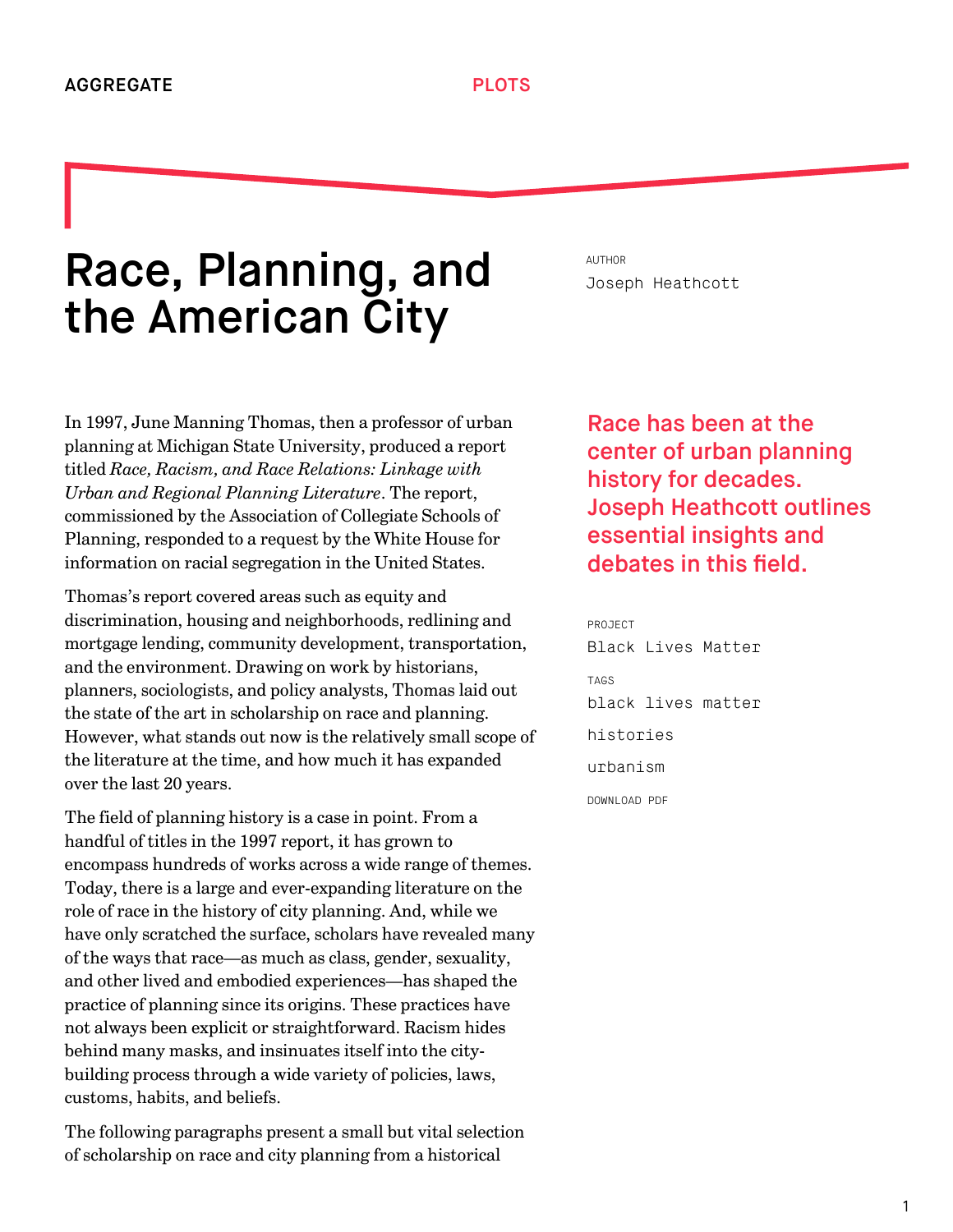perspective. It is neither comprehensive nor exhaustive. Indeed, the nature of such an overview makes it inevitable that some works will go unmentioned. For instance, this essay does not even begin to recount the immense literature on the Civil Rights movement, nor does it touch on the rich and deep scholarship on African-American history per se, though both fields inform the work examined here. Rather, the goal of this piece is to provide a point of departure for thinking about the long-term impact of race and resistance in American city planning.

If the field has expanded dramatically since 1997, it is because of the pioneering work of scholars like Thomas herself. Her book *Redevelopment and Race: Planning a Finer City in Postwar Detroit* remains one of the most important studies, still required reading for anyone beginning their studies in this field. Her edited collection with Marsha Ritzdorf, *Urban Planning and the African-American Community: In the Shadows*, jump-started a new wave of scholarship in the field. That same year, Raymond A. Mohl and Kenneth W. Goings published their highly influential volume on *The New African American Urban History*. Both volumes drew on previous work by Otis and Beverly Duncan (*The Negro Population of Chicago: A Study of Residential Succession*), Gilbert Osofsky (*Harlem: The Making of a Ghetto*), and Kenneth L. Kusmer (*A Ghetto Takes Shape: Black Cleveland, 1870–1930*).

The 1980s and 1990s saw a steady accumulation of works on the interrelationship of race and planning, emphasizing different themes and approaches. Kenneth T. Jackson's landmark study *Crabgrass Frontier: The Suburbanization of the United States*, focused on the national policies of the Federal Housing Administration (FHA), Home Owners' Loan Corporation, and the real estate industry in the defense of white communities. Joe William Trotter's *Black Milwaukee: The Making of an Industrial Proletariat*, presented a new point of departure for the study of African-American migrants to the northern city, placing them into a broader history of Black working-class community building. Thomas J. Sugrue took a similar tack in *The Origins of the Urban Crisis: Race and Inequality in Postwar Detroit*, bringing together the national, regional, and local threads of the story like no other previous book.

Many scholars of the history of race and planning have focused on segregation in housing, examining the values, processes, laws, and customs that underscore spatial apartheid. In their highly influential book, *American Apartheid: Segregation and the Making of the Underclass*,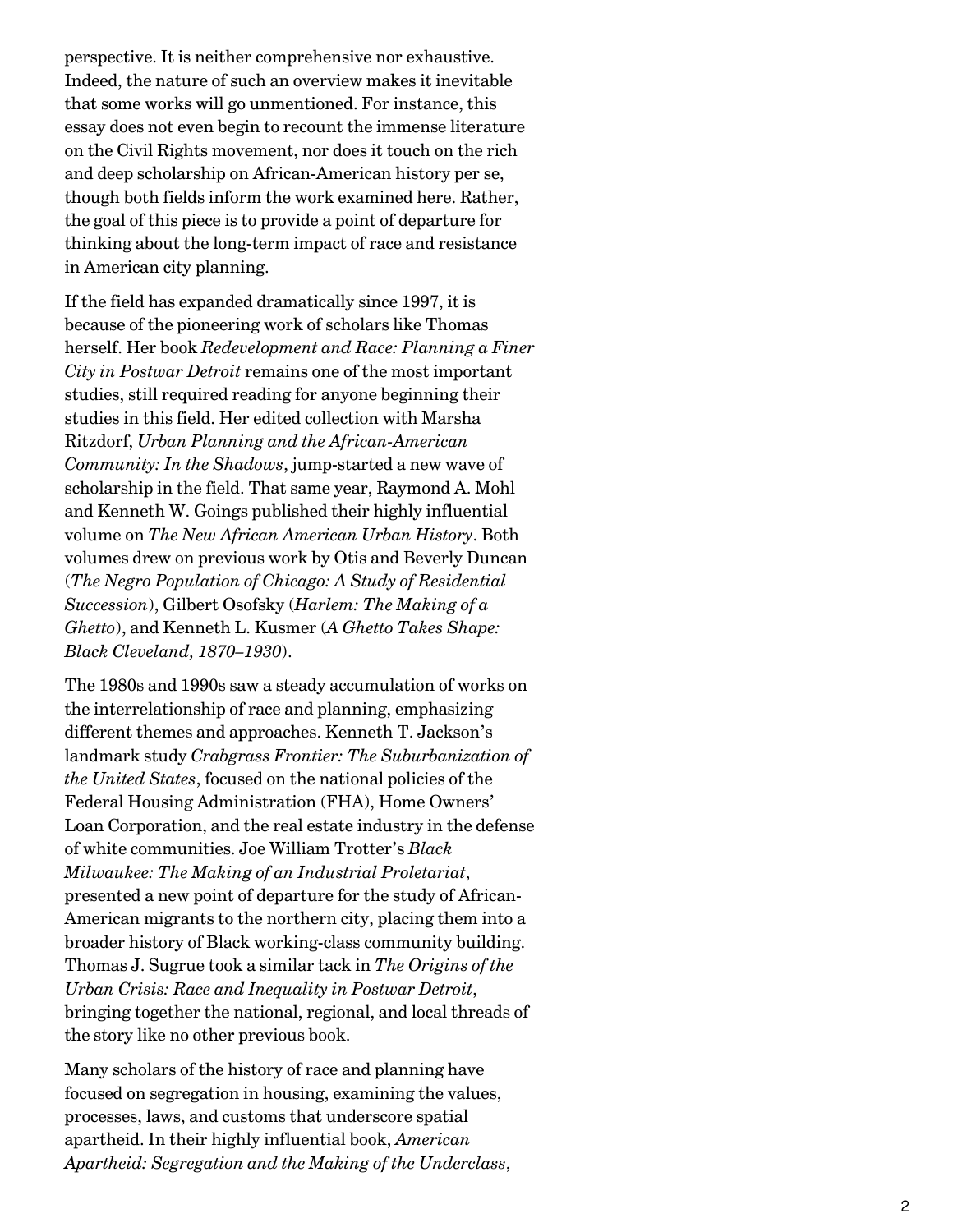Douglas S. Massey and Nancy A. Denton anchored the topic in rich longitudinal data. Joe T. Darden's *Afro-Americans in Pittsburgh: The Residential Segregation of a People* established an early touchstone for the historical treatment of the topic, while Arnold R. Hirsch's *Making the Second Ghetto: Race and Housing in Chicago 1940–1960* and John F. Bauman's *Public Housing, Race, and Renewal: Urban Planning in Philadelphia, 1920–1974* carried the story forward into the expansion of federal housing programs. In *"The Most Segregated City in America": City Planning and Civil Rights in Birmingham, 1920–1980*, Charles E. Connerly delineates the direct and indirect ways in which planners advanced white political imperatives. In his detailed study of planning in Chicago, *Racial Democracy and the Black Metropolis: Housing Policy in Postwar Chicago*, Preston H. Smith II shifts the story in important ways to the emergence of black civic ideology and the priorities of African-American communities. Meanwhile, Carl H. Nightingale's sweeping *Segregation: A Global History of Divided Cities* reminds us that segregation and discrimination are by no means exceptionally American stories.

Expanding from neighborhood and community studies, historians have focused increasingly on the interrelation of race, real estate, and development. W. Edward Orser's pioneering book on *Blockbusting in Baltimore: The Edmondson Village Story* provides one of the most detailed studies of everyday white real estate tactics on the ground. Kevin Fox Gotham's *Race, Real Estate, and Uneven Development: The Kansas City Experience, 1900–2010* draws the focus out to the broader process of capital, investment, and city building. In his study, *A World More Concrete: Real Estate and the Remaking of Jim Crow South Florida*, Nathan Connolly looks at real estate practices beyond housing to include the ways in which white homeowner interests protected schools, businesses, and recreational facilities in an effort to keep neighborhoods segregated. Several major recent works deepen these stories in crucial ways: LeeAnn Lands, *The Culture of Property: Race, Class, and Housing Landscapes in Atlanta, 1880–1950*; Beryl Satter, *Family Properties: How the Struggle Over Race and Real Estate Transformed Chicago and Urban America*; and Mary Pattillo, *Black on the Block: The Politics of Race and Class in the City*. At the same time, each of these books greatly expands what we know about Black working-class and middle-class efforts to create new residential opportunities, reshape the urban property market, and establish fair housing laws. Meanwhile, Lance Freeman's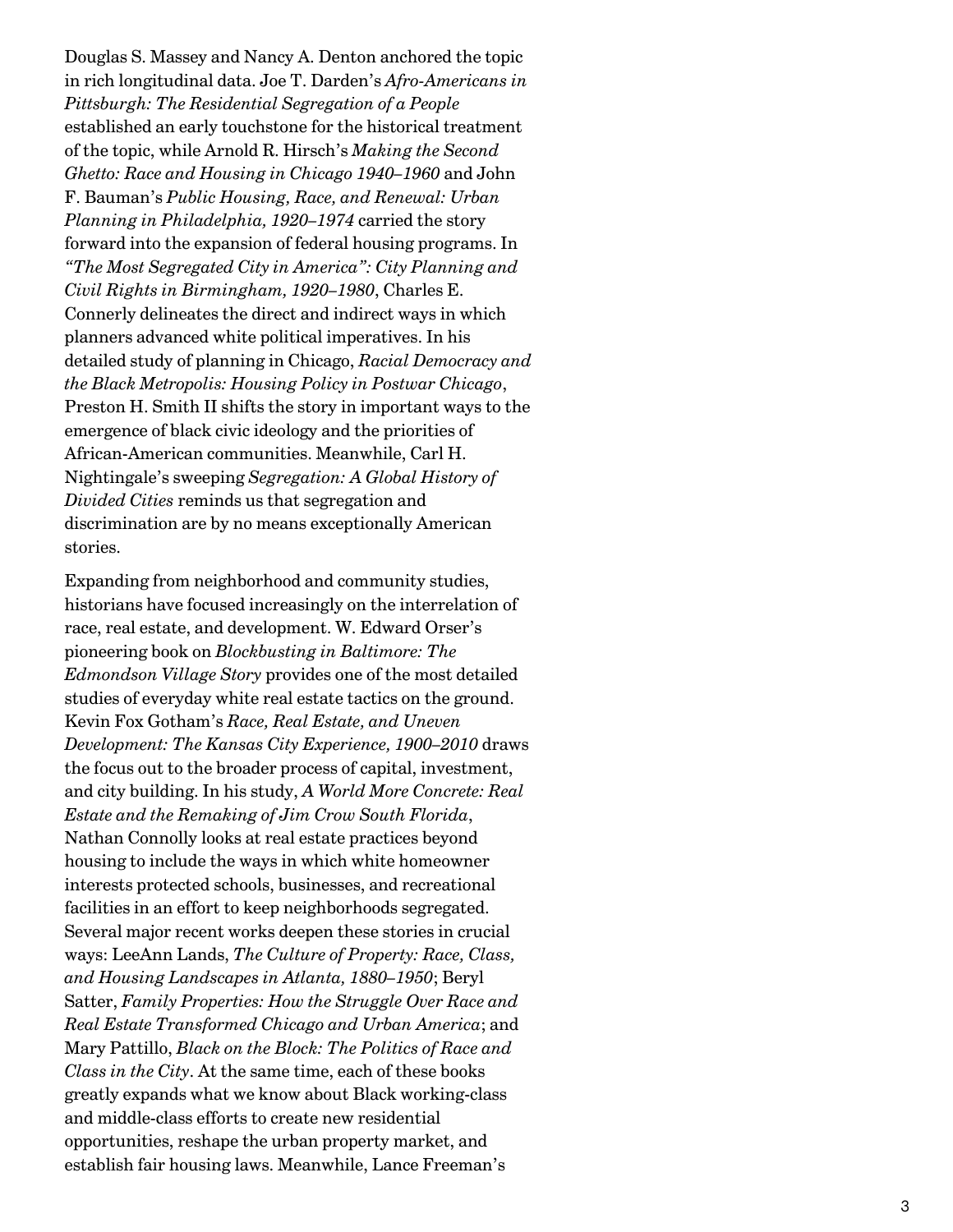book *There Goes the 'Hood: Views of Gentrification from the Ground Up* presents a fresh, multi-stranded story of race, planning, and urban change in one of America's great neighborhoods.

While many scholars have rightly focused on segregation in cities, others have built out our understanding of race and suburbanization. David Schuyler's *A City Transformed: Redevelopment, Race, and Suburbanization in Lancaster, Pennsylvania, 1940–1980* established a key point of departure for such studies. Books by Lisa McGirr (*Suburban Warriors: The Origins of the New American Right*) and Kevin M. Kruse (*White Flight: Atlanta and the Making of Modern Conservatism*) locate the emergence of neoliberal politics and policies in the racial ordering of the metropolitan landscape. Dianne Harris's study *Little White Houses: How the Postwar Home Constructed Race in America* shifts the focus from policy to architecture, investigating the ways in which the design, marketing, and consumption of suburban housing reconstructed racial lines after World War II. Meanwhile, in *Places of Their Own: African American Suburbanization in the Twentieth Century*, Andrew Wiese illuminates the little understood but nevertheless major phenomenon of Black families fleeing cities for greener pastures. Walter D. Greason's provocative book *Suburban Erasure: How the Suburbs Ended the Civil Rights Movement in New Jersey* goes further than previous studies to examine the limits of the integrationist dream as it dilutes into the mass consumer culture of suburbia.

Housing emerged as one of the dominant arenas for the study of race and resistance. However, many scholars have built on the work of Trotter and Sugrue to focus their attention on the role of labor, work, industrialization, and community. Trotter co-edited an influential volume with Earl Lewis and Tera W. Hunter, *The African American Urban Experience: Perspectives from the Colonial Period to the Present*, which emphasized the importance of a labor perspective, as did Henry Louis Taylor, Jr. and Walter Hill's volume, *Historical Roots of the Urban Crisis: African Americans in the Industrial City, 1900–1950*. In her book *Hope and Danger in the New South City: Working-Class Women and Urban Development in Atlanta, 1890–1940*, Georgina Hickey reframes the story through the often missing lens of gender, tracing the "fear" of Black women within white male political institutions and women's organizations, and examined the ways in which Black women built networks of resistance. Kevin Mumford examines race, gender, and sexuality in his major study, *Interzones: Black/White Sex Districts in Chicago and New*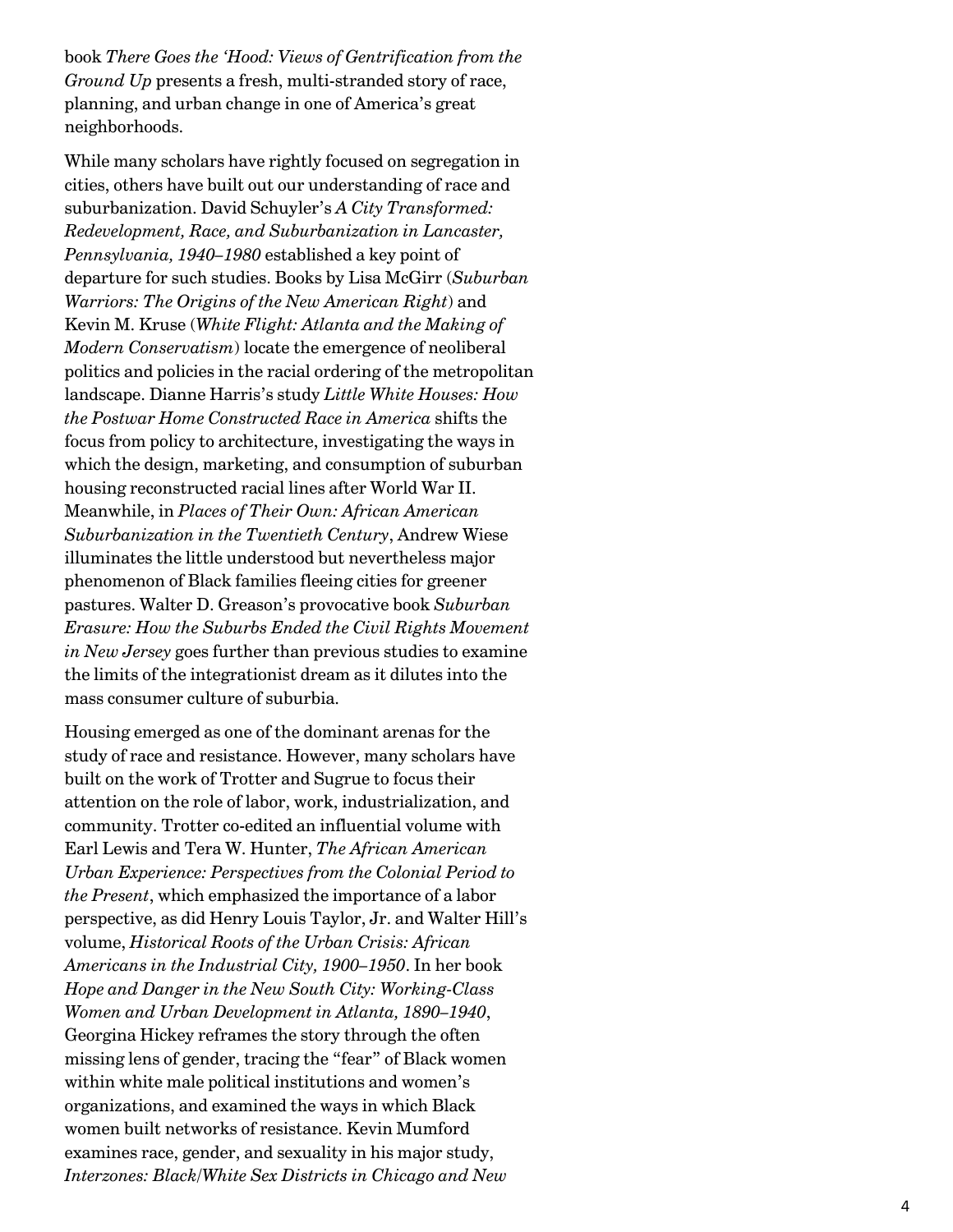*York in the Early Twentieth Century*. While not explicitly about city planning, Mumford's book locates racial and sexual practices within an ambit of concern by politicians, public health officials, social workers, police, and other agents of municipal control.

Movements for Civil Rights and social justice often placed participants in contention with the various strands of governance, political power, and the local state. In so doing, rights and justice work reshaped civil and religious institutions in ways that articulated a "struggle for the city," in the words of urban historian Frederick Cooper. Haywood Farrar's *The Baltimore Afro-American: 1892–1950* took a broad look at efforts in Baltimore's Black communities to build strong civil institutions that would eventually challenge white supremacy. Henry Louis Taylor, Jr.'s important edited volume, *Race and the City: Work, Community, and Protest in Cincinnati, 1820–1970*, put race and labor at the center of the story of Cincinnati's growth, with essays by Taylor, Robert B. Fairbanks, Andrea Tuttle Kornbluh, and others. Taking a more explicit look at the creation of urban community networks, Leslie Brown's *Upbuilding Black Durham: Gender, Class, and Black Community Development in the Jim Crow South* details the hard work of Black women to shape a felicitous counterpublic sphere. Likewise, Victoria W. Wolcott's *Remaking Respectability: African American Women in Interwar Detroit* argues that the narrative of "respectability" provided an avenue for Black women to take leading roles in building responsive civil and religious institutions.

As crucial as the Civil Rights movement is to the history of race and planning, scholars have pushed deeper into Black politics and resistance in order to tell a broader story. In his definitive work on the topic, *Race Rebels: Culture, Politics, and the Black Working Class*, Robin D. G. Kelley challenged standard narratives of the Civil Rights movement that obscured working-class Black agency, and expanded our notions of what constitutes the city-building and city-making process. Lisa Levenstein's *A Movement Without Marches: African American Women and the Politics of Poverty in Postwar Philadelphia* recovers an important story, common well beyond Philadelphia, of government planning around poverty and poor people's resistance to the constraints and injustices of public policy. Meanwhile, a growing body of literature, exemplified by Peniel Joseph's *The Black Power Movement: Rethinking the Civil Rights-Black Power Era*, has begun to recast the Black Panther Party and other radical political organizations as community builders. Donna Jean Murch provides a comprehensive account in *Living for the*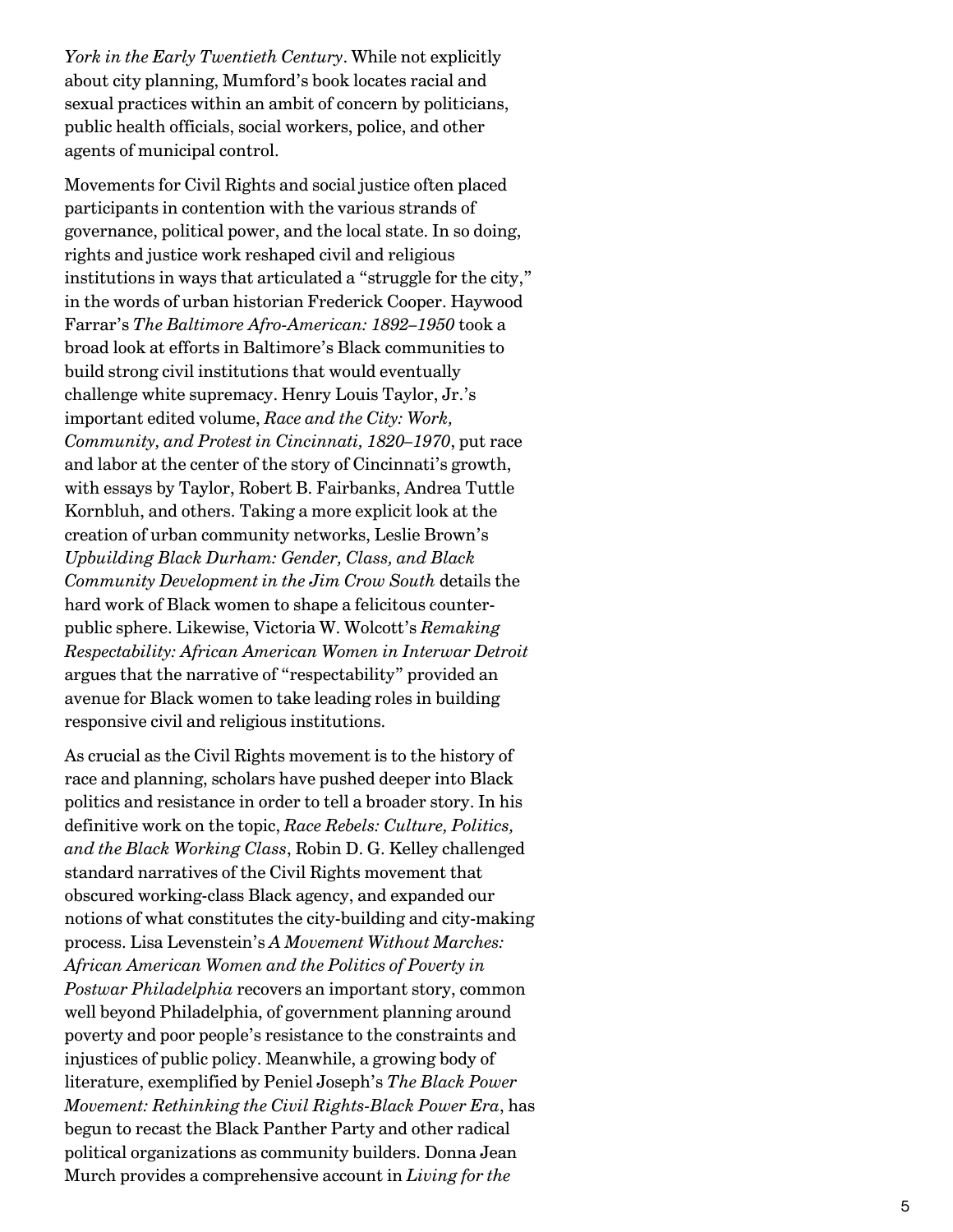*City: Migration, Education, and the Rise of the Black Panther Party in Oakland, California*. And the collection edited by Yohuru Williams and Jama Lazerow, *Liberated Territory: Untold Local Perspectives on the Black Panther Party*, reminds us that such community-building efforts were diverse and multifaceted, inflected by local and regional cultures.

While some scholars examined politics from the ground up, others took a broad look at national and regional politics. Some of these works focus on the intersection of these broad trends in particular cities, while others examine how national and regional politics play out across a variety of urban landscapes and contexts. Earl Lewis's *In Their Own Interests: Race, Class and Power in Twentieth-Century Norfolk, Virginia* provides one of the most detailed studies of how African-Americans in one city simultaneously confronted local, state, and federal institutions in order to advance their demands for a more just city. In his similarly intricate account, *American Babylon: Race and the Struggle for Postwar Oakland*, Robert O. Self shifts the story to examine the expansion of reactionary politics and the mobilization of white homeowner and real estate interests to translate local concerns into state and national revolts. On the other hand, David R. Goldfield's *Region, Race and Cities: Interpreting the Urban South* stands as one of the definitive works on the role of race in shaping regional politics, policy, and urban planning. Similarly, David R. Diaz traces these regional forces in shaping Mexican-Americans' urban experience in *Barrio Urbanism: Chicanos, Planning and American Cities*. And David M. P. Freund's *Colored Property: State Policy and White Racial Politics in Suburban America* investigates the ways in which federal and state policies framed local planning practices in several Michigan communities.

In many respects, criminal justice has become a kind of urban planning by other means—a systematic, institutional path for excluding people of color from the urban landscape. Building on major early work by Carter Woodson and Angela Davis, scholars have begun to examine prisons, courts, and police as institutions to control Black bodies in urban space. In his study *The Condemnation of Blackness: Race, Crime, and the Making of Modern Urban America*, Khalil Gibran Muhammad argues that the militarization of police and criminalization of Black men and women constitute a central feature in the development of the American city. Michelle Alexander's *The New Jim Crow: Mass Incarceration in the Age of Colorblindness* brings the story forward, revealing the ways in which white racial panic, cloaked in terms of race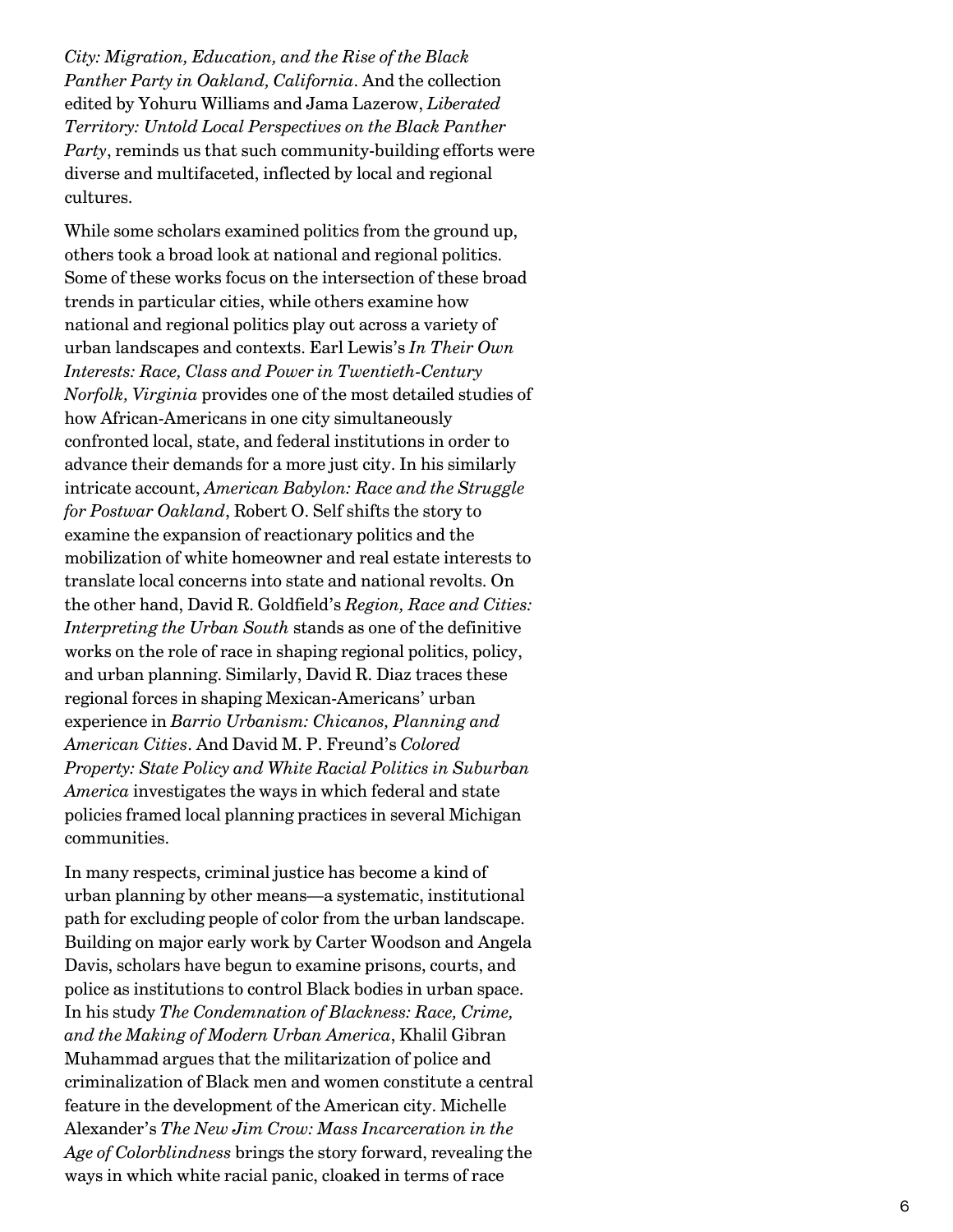neutrality, responds to rising Black political power and mobility through the expansion of the carceral state. At the same time, the rise of mass incarceration goes well beyond local urban fears or national political culture; there are crucial global dimensions to the story as well. Ruth Wilson Gilmore's *Golden Gulag: Prisons, Surplus, Crisis, and Opposition in Globalizing California* deftly connects the streets of Los Angeles to the state legislature in Sacramento to the political economy of California in a rapidly changing world. And Loïc Wacquant takes a broad international view in his book *Deadly Symbiosis: Race and the Rise of the Penal State*, examining the interconnected development of the prison-industrial complex in the United States, Europe, and Latin America.

Much of the scholarship on race and planning has revolved around the assertion of an "urban crisis." So much so that Robert A. Beauregard finds crisis narratives obscuring more than they reveal, subsuming the complex, uneven, variegated, and multifaceted histories of cities in America (*Voices of Decline: The Postwar Fate of U.S. Cities*). Many scholars have considered these notions of crisis, resilience, and renewal in their work. Sugrue's *Origins* challenges the standard notion that the 1967 uprising in Detroit was the catalyst for the city's decline, arguing that these conditions emerged over a much longer period of the twentieth century. Gerald Horne's *Fire This Time: The Watts Uprising and the 1960s* agrees with Sugrue's temporal argument, but argues that in the case of Los Angeles, Black communities were bereft of key social institutions such as the unions, large churches, and ward political machines that dominated eastern cities. Likewise, Richard Campanella's *Delta Urbanism: New Orleans* suggests that efforts to understand Hurricane Katrina as a short-term failure neglect the longterm interrelationship of race, infrastructure planning, and city building in the segregated metropolis. Meanwhile, in *Camden After the Fall: Decline and Renewal in a Post-Industrial City*, Howard Gillette, Jr., demonstrates that the concentrated poverty, disinvestment, and racial segregation of Camden are not merely the outcomes of local conditions, but rather the results of large-scale structural changes in the global economy and the response of government to those changes.

Moving beyond the urban crisis, scholars have looked at a wide range of approaches, methods, and outcomes of organizing in communities of color. Rhonda Y. Williams's major contribution, *The Politics of Public Housing: Black Women's Struggles Against Urban Inequality*, tells a remarkable story of self-determination and organization by